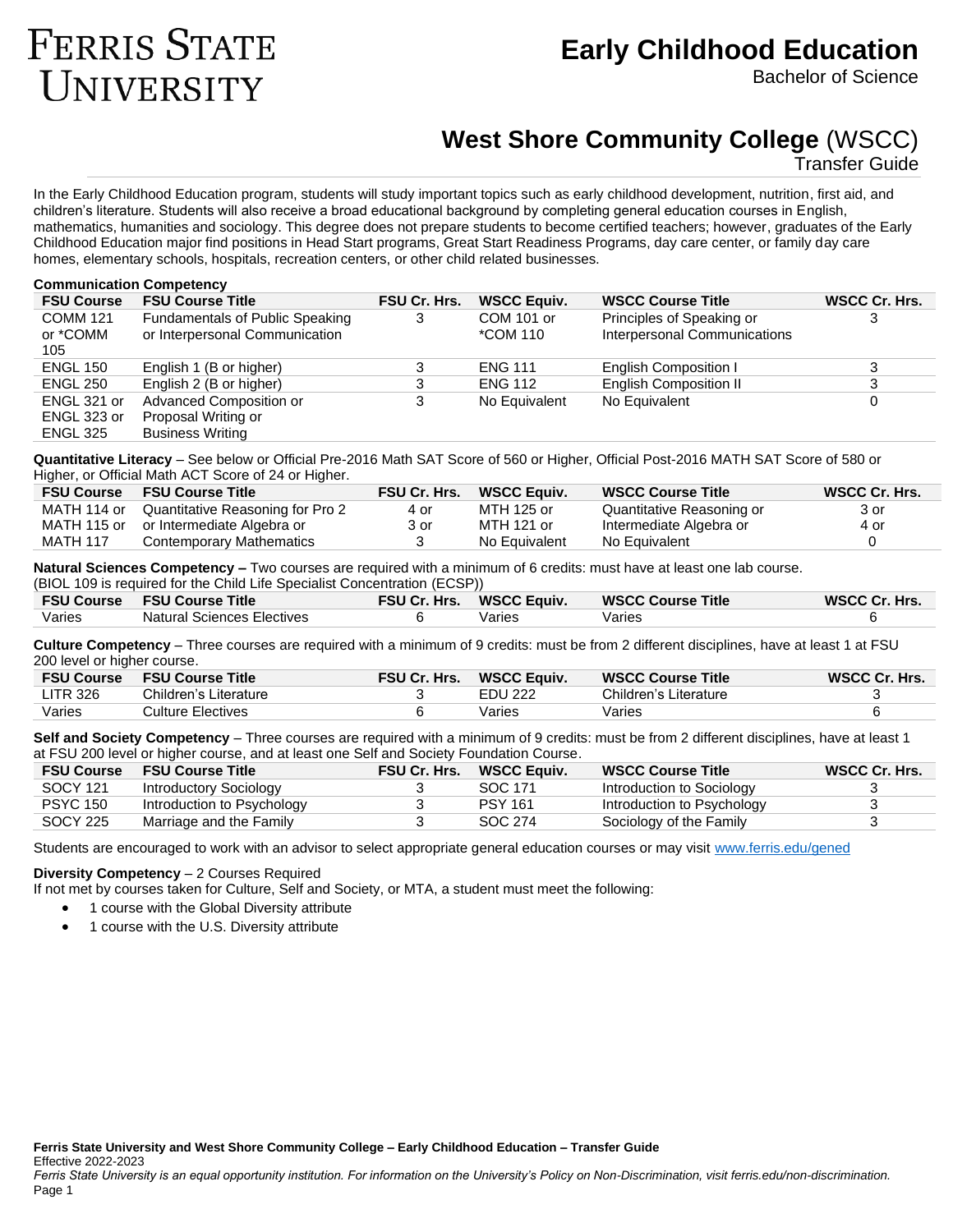# **College Requirements – 82 to 86 Credits Required**

#### **Major Courses – 67 Credits Required**

| <b>FSU Course</b>     | <b>FSU Course Title</b>                                       | <b>FSU Cr. Hrs.</b> | <b>WSCC Equiv.</b> | <b>WSCC Course Title</b>           | <b>WSCC Cr. Hrs.</b> |
|-----------------------|---------------------------------------------------------------|---------------------|--------------------|------------------------------------|----------------------|
| <b>EDCD 101</b>       | Intro to Early Childhood Education                            | 4                   | <b>ECE 101</b>     | Intro to Early Childhood Education | 4                    |
| <b>EDCD 112</b>       | Theories of Child Development                                 | 3                   | <b>ECE 130</b>     | Childhood Dev for Early Child Edu  | 3                    |
| <b>EDCD 115 &amp;</b> | Observ & Docu of Young Children                               | ვ &                 | <b>ECE 120</b>     | Early Childhood Ed and Child Care  | 7                    |
| <b>EDCD 211</b>       | & Methods for Teaching Preschool<br>& School Age Children     | 4                   |                    |                                    |                      |
| <b>EDCD 160</b>       | Role of the Early Childhood<br>Teacher                        | 3                   | <b>ECE 125</b>     | Early Childhood Ed Activities      | 3                    |
| COHP 205              | <b>Child Care Food &amp; Nutrition</b>                        | 3                   | No Equivalent      | No Equivalent                      | $\Omega$             |
| EDCD 206              | <b>Ethical Practices-Early Childhood</b>                      | 3                   | No Equivalent      | No Equivalent                      | 0                    |
| <b>EDCD 210</b>       | Methods for Teaching Infants &<br><b>Toddlers</b>             | 4                   | <b>ECE 150</b>     | Infant and Toddler Care            | 3                    |
| <b>EDLA 261</b>       | Foundations of Literacy                                       | 3                   | No Equivalent      | No Equivalent                      | 0                    |
| <b>EDCD 295</b>       | Early Childhood Education<br>Practicum                        | 6                   | <b>ECE 121</b>     | Early Child Ed and Child Care II   | 7                    |
| <b>EDCD 308</b>       | Teaching Special Needs in Early<br><b>Childhood Education</b> | 3                   | No Equivalent      | No Equivalent                      | $\Omega$             |
| EDCD 340              | Family Engagement in Early<br><b>Childhood Education</b>      | 3                   | No Equivalent      | No Equivalent                      | 0                    |
| <b>EDCD 350</b>       | Curriculum Perspectives in Early<br>Childhood Education       | 3                   | No Equivalent      | No Equivalent                      | 0                    |
| <b>EDCD 380</b>       | Advocacy in Early Childhood<br>Education                      | 3                   | No Equivalent      | No Equivalent                      | 0                    |
| <b>EDCD 425</b>       | Assessment/Research Methods in<br>Early CHildhood             | 4                   | No Equivalent      | No Equivalent                      | $\Omega$             |
| <b>EDCD 450</b>       | Current Issues in Early Childhood<br>Education                | 3                   | <b>ECE 135</b>     | Current Issues Early Childhood Ed  | 3                    |
| <b>EDCD 495</b>       | Early Childhood Education<br>Internship                       | 12                  | No Equivalent      | No Equivalent                      | 0                    |

**Concentration – 15 to 19 Credits Required (Advisor Approval)** Choose one concentration

#### **Birth Through Kindergarten Concentration (BIRK) – 19 Credits Required** – These courses are used to calculate the concentration 2.50 GPA requirement

| <b>FSU Course</b> | <b>FSU Course Title</b>                                                                    | <b>FSU Cr. Hrs.</b> | <b>WSCC Equiv.</b> | <b>WSCC Course Title</b> | <b>WSCC Cr. Hrs.</b> |
|-------------------|--------------------------------------------------------------------------------------------|---------------------|--------------------|--------------------------|----------------------|
| EDCD 310          | <b>Child Guidance</b>                                                                      | 3                   | No Equivalent      | No Equivalent            | 0                    |
| <b>EDLA 311</b>   | Advanced Foundations of Literacy<br>Pre-K through Third Grade                              | 3                   | No Equivalent      | No Equivalent            | 0                    |
| EDCD 408          | Individualized Educ<br>Plan/Individualized Family Service<br>Plan Planning and Development | 3                   | No Equivalent      | No Equivalent            | 0                    |
| <b>EDLA 411</b>   | Literacy Instruction and<br>Assessment Pre-K through Third<br>Grade                        | 4                   | No Equivalent      | No Equivalent            | 0                    |
| EDCD 440          | Science, Technology, Engineering,<br>Art and Math in Early Childhood                       | 3                   | No Equivalent      | No Equivalent            | 0                    |
| EDCD 488          | Early Childhood Special Educaiton<br>Internship                                            | 3                   | No Equivalent      | No Equivalent            | 0                    |

#### **Child Life Specialist Concentration (ECSP) – 17 Credits Required** – Available on Main Campus Only. These courses are used to calculate the concentration 2.50 GPA requirement

| <b>FSU Course</b> | <b>FSU Course Title</b>            | <b>FSU Cr. Hrs.</b> | <b>WSCC Equiv.</b> | <b>WSCC Course Title</b> | WSCC Cr. Hrs. |
|-------------------|------------------------------------|---------------------|--------------------|--------------------------|---------------|
| COHP 100          | <b>Medical Terminology</b>         |                     | ALH 104            | Medical Terminology      |               |
| <b>EDUC 251</b>   | Human Growth Development           |                     | No Equivalent      | No Equivalent            |               |
| COMM 320          | <b>Family Communications</b>       |                     | No Equivalent      | No Equivalent            |               |
| <b>PSYC 345</b>   | Psychology of Death & Dying        |                     | No Equivalent      | No Equivalent            |               |
| <b>SOCY 373</b>   | Health & Illness in Society        |                     | No Equivalent      | No Equivalent            |               |
| EDCD 430          | Intro to the Child Life Specialist |                     | No Equivalent      | No Equivalent            |               |
|                   | Field                              |                     |                    |                          |               |

**Ferris State University and West Shore Community College – Early Childhood Education – Transfer Guide** Effective 2022-2023 *Ferris State University is an equal opportunity institution. For information on the University's Policy on Non-Discrimination, visit ferris.edu/non-discrimination.* Page 2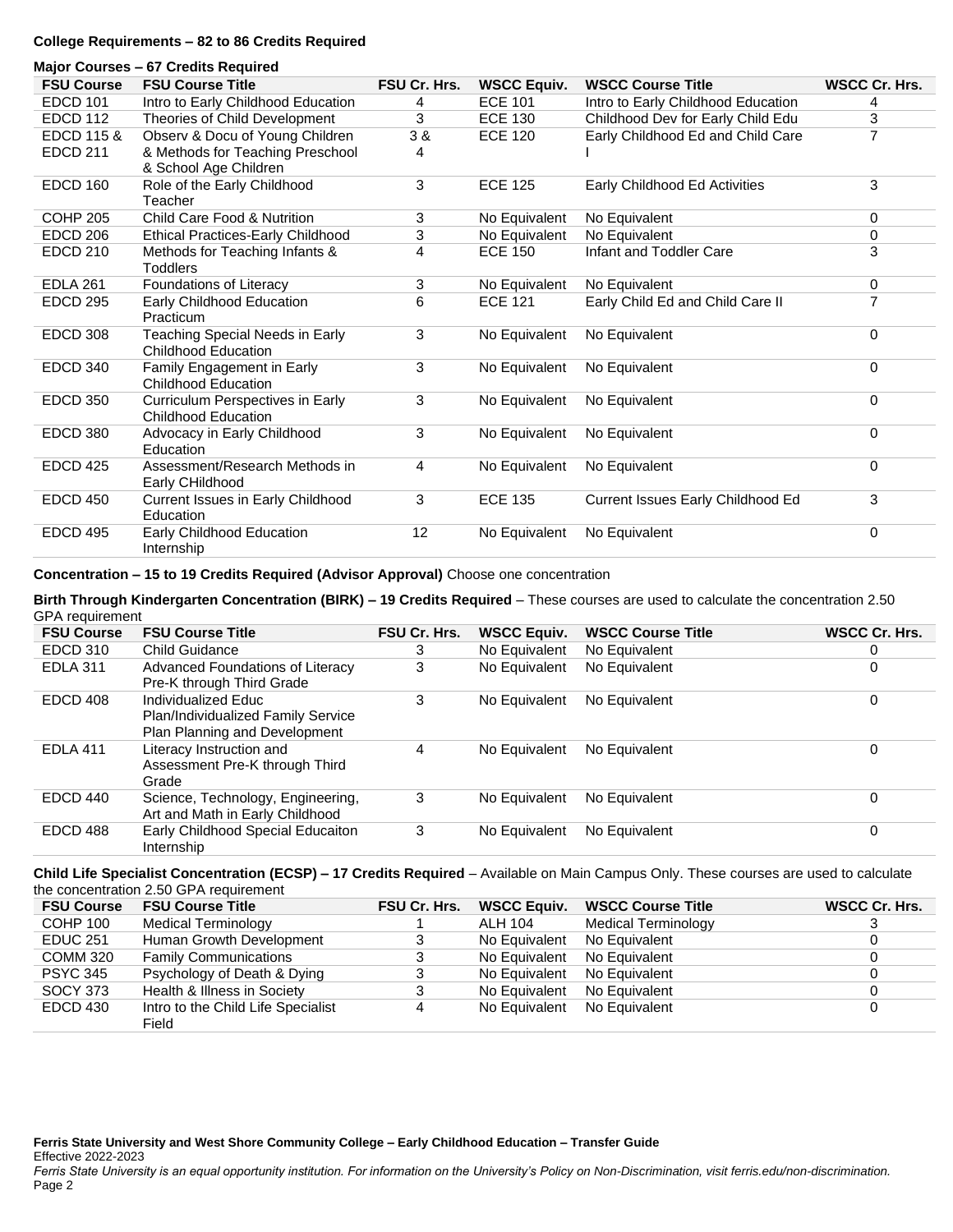# **Early Childhood Lead Teacher Concentration (ECLT) – 16 Credits Required** – The courses are used to calculate the concentration 2.50 GPA requirement

| <b>FSU Course</b> | <b>FSU Course Title</b>                                                                    | <b>FSU Cr. Hrs.</b> | <b>WSCC Equiv.</b> | <b>WSCC Course Title</b> | WSCC Cr. Hrs. |
|-------------------|--------------------------------------------------------------------------------------------|---------------------|--------------------|--------------------------|---------------|
| EDCD 310          | Child Guidance                                                                             | З                   | No Equivalent      | No Equivalent            | 0             |
| <b>EDLA 311</b>   | Advanced Foundations of Literacy<br>Pre-K through Third Grade                              | 3                   | No Equivalent      | No Equivalent            | 0             |
| EDCD 408          | Individualized Educ<br>Plan/Individualized Family Service<br>Plan Planning and Development | 3                   | No Equivalent      | No Equivalent            | 0             |
| <b>EDLA 411</b>   | Literacy Instruction and<br>Assessment Pre-K through Third<br>Grade                        | 4                   | No Equivalent      | No Equivalent            | 0             |
| EDCD 440          | Science, Technology, Engineering,<br>Art and Math in Early Childhood                       | 3                   | No Equivalent      | No Equivalent            | 0             |

**Early Childhood Management Concentration (ECMG) – 15 Credits Required** – The courses are used to calculate the concentration 2.50 GPA requirement

| <b>FSU Course</b> | <b>FSU Course Title</b>                                | <b>FSU Cr. Hrs.</b> | <b>WSCC Equiv.</b> | <b>WSCC Course Title</b>           | WSCC Cr. Hrs. |
|-------------------|--------------------------------------------------------|---------------------|--------------------|------------------------------------|---------------|
| ACCT 201          | Principles of Accounting                               | 3                   | ACC 121            | Principles of Accounting I         |               |
| <b>MGMT 301</b>   | Applied Management                                     | 3                   | MGT 201            | <b>Principles of Management</b>    | 3             |
| <b>MGMT 310</b>   | <b>Small Business Management</b>                       | 3                   | MGT 205            | <b>Small Business Management</b>   | 3             |
| <b>MKTG 321</b>   | <b>Principles of Marketing</b>                         | 3                   | <b>MKT 241</b>     | Principles of Marketing            | 3             |
| EDCD 410          | Early Childhood Education<br>Management and Leadership |                     | ECE 250            | Adm of Ely Childhood Ed Facilities | 3             |

# **Total Credits Required for Degree 122 - 127**

# **No more than 90 credits may be transferred from the community college to Ferris State University.**

Program Delivery Locations and Contact Information: **Main Campus, Big Rapids College of Arts, Sciences and Education School of Education** (231) 591-5361| [soe@ferris.edu](mailto:soe@ferris.edu) [| www.ferris.edu/case](http://www.ferris.edu/case) **Ferris Statewide – Scottville** (231) 995-1734 [| FerrisNorth@ferris.edu](mailto:FerrisNorth@ferris.edu) [| www.ferris.edu/statewide](http://www.ferris.edu/statewide) | [Financial Aid Consortium Eligible](https://www.ferris.edu/admissions/financialaid/consortiumarrangements.htm)

*Select courses may be delivered online and/or in a mixed delivery format (i.e. a mix of online and face-to-face instruction at the Ferris Main Campus or at an off-campus location).*

# **General Admissions Criteria**

New Student Admission Requirements for incoming freshman refer to the Ferris Catalog [www.ferris.edu/catalog](http://www.ferris.edu/catalog)

# **Transfer Students**

- Combined college or university GPA of 2.0 from all institutions attended. GPA based on completion of 12 credit hours or more. Developmental courses will not be considered in computing the GPA.
- ENGL 150 or transfer equivalent of C grade or higher.
- MATH 114, 115, OR 117 or placement in the first semester at FSU which would require an ACT MATH score of 19 or higher; SAT MATH of 500 or higher; or Accuplacer Math scores: Elementary Algebra score 75 or higher and College Level Math 0-49.

# **Degree Completion the Community College through Ferris Statewide or Online program**

• Minimum 48 transferable credit hours ("C" or better on 4.0 scale) from an accredited college or university.

# **Steps to Apply**

- Complete a free application a[t www.ferris.edu/apply.](http://www.ferris.edu/apply)
	- o Submit Official transcripts from every school attended to [transfer@ferris.edu](mailto:transfer@ferris.edu) or
	- o Ferris State University Admissions Office, 1201 S. State St, CSS 201, Big Rapids, MI 49307
- Submit Test Scores (if required)
	- o ACT Scores; go t[o www.act.org.](http://www.act.org/) Ferris State University School Code: 1994
	- o SAT, CLEP and AP Sores; go to [www.collegeboard.org.](http://www.collegeboard.org/) Ferris State University School Code: 1222

# **Advising Notes**

It is recommended that potential applicants meet with an advisor to review the degree, course schedule, and have any questions answered prior to completing an application. Students who are completing the MTA may have different general education course requirements for the particular degree selected. Meeting with a Ferris advisor prior to the selection of general education or elective course work may reduce the chance of completing a course that will not apply toward the selected degree. Once admitted, students must continue to meet with an advisor as they work toward graduation.

# **Transfer Student Orientation**

All new students to Ferris State University are required to complete an orientation.

# **Ferris State University and West Shore Community College – Early Childhood Education – Transfer Guide**

Effective 2022-2023

*Ferris State University is an equal opportunity institution. For information on the University's Policy on Non-Discrimination, visit ferris.edu/non-discrimination.* Page 3